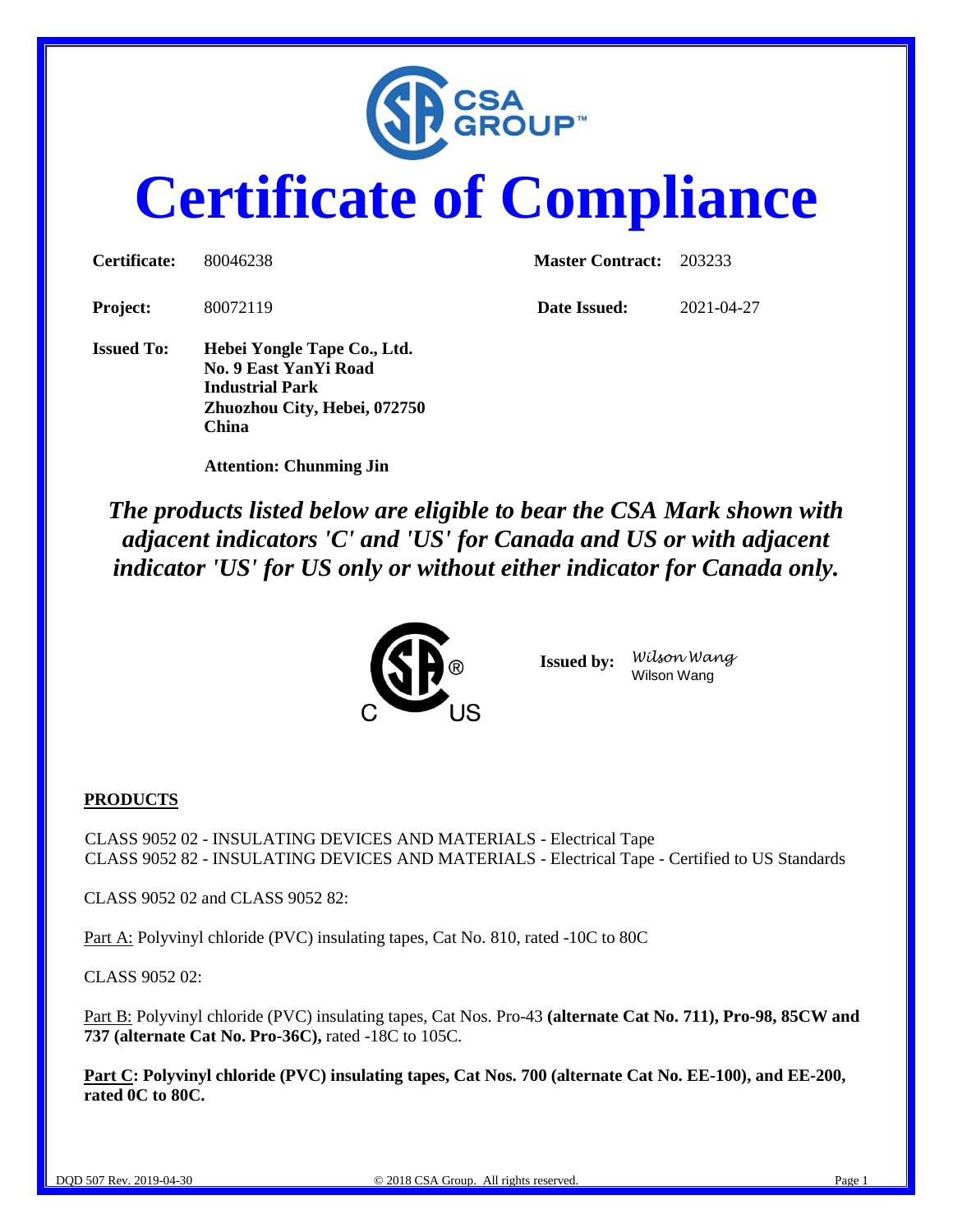

**Certificate:** 80046238 **Project:** 80072119

**Master Contract:** 203233 **Date Issued: 2021-04-27**

#### **Part D: Polyvinyl chloride (PVC) insulating tapes, Cat No. 707 (alternate Cat No. EC-800), rated -10C to 105C.**

Note:

- 1. The tapes may be marked "Weather Resistant" for Cat Nos. 810, Pro-98, 85CW, Pro-43 (alternate Cat No. 711) and 737 (alternate Cat No Pro-36C); and,
- 2. In the U.S. may also be marked "Flame Retardant", "Sunlight Resistant" or/and "Cold Resistant" for Cat No. 810.

#### **APPLICABLE REQUIREMENTS**

CSA C22.2 No 197 - PVC Insulating Tape

UL 510 - Polyvinyl Chloride, Polyethylene and Rubber Insulating Tape